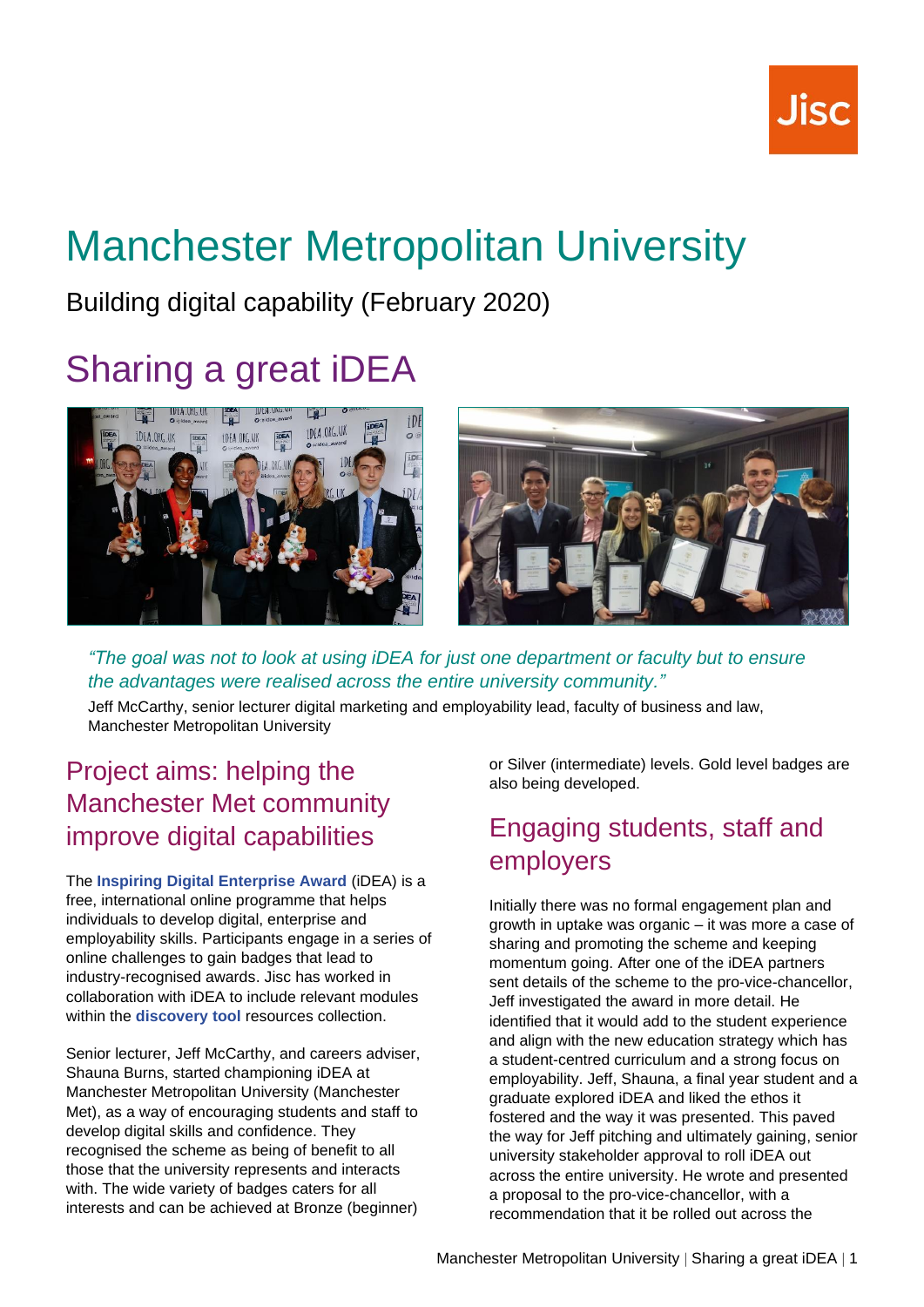university and an implementation plan. On gaining approval to proceed, Jeff engaged with iDEA, iDEA partner Wakelet and Shauna Burns to help with launch. The timescale from Jeff becoming aware of iDEA to launch was four months.

Roll out was organic rather than structured. It was felt that it was more important to gain some early momentum and to use that as the catalyst for further promotion. Jeff and Shauna introduced students and staff to iDEA at every opportunity. While students were the prime target audience, Jeff and Shauna also encouraged staff to get involved by running workshops and inspiring tutors, programme and course leaders to build it into induction activities. Shauna was instrumental in encouraging uptake across other faculties and in engaging fellow careers advisers.

Jeff shared the early successes of the roll out with senior stakeholders and iDEA, using this to gain further marketing support such as use of screen displays, showcase videos shared across the campus, pull up banners and celebration events to promote the scheme.

Employer engagement has been another important aspect of the roll out of the scheme. Manchester is home to one of the largest digital creative and technology centres in Europe. Local employers and charities have been invited to attend award ceremonies to celebrate iDEA award achievements. Some have also expressed an interest in using iDEA to support their own staff.

*"The award is a useful tool to share with students in one-to-one interviews when they are looking for extra opportunities to boost their career potential. We work with a number of digital and tech businesses within the region – iDEA helps students articulate their digital skills and abilities as future talent."*

Shauna Burns, careers adviser, faculty of business and law, Manchester Metropolitan **University** 

iDEA is accessible, flexible and scalable:

- iDEA is innovative and accessible. Feedback from Manchester Met students is that they like the usability and interface. They can do it whenever they have an internet enabled device – even on a bus!
- It is flexible users can control the pace of learning. They can choose which badges to work

for, when they want to learn and how long they want to do it for

iDEA is very scalable. It has a wide appeal and reaches a diverse range of users across the spectrum – from those who are young and relatively inexperienced to more mature users, foundation degree to post-graduate students, across different disciplines and subjects

#### Outcomes/impact

There has been a real groundswell in engagement with large volumes of students and staff taking part in the two years since launch. At December 2019 over **1,429 participants** at Manchester Met had registered for the scheme and had completed over **14,896 badges**. 208 participants had achieved the bronze award and 102 achieved silver … and the numbers continue to grow!

To date Manchester Met have held four iDEA celebration events to celebrate the achievements of those who have gained Bronze and Silver Awards. These events really highlighted diverse community engagement in iDEA across all faculties.

iDEA has a wide-reaching breadth and appeal: Shauna and Jeff both work within the faculty of business and law but have also shared the scheme with six other faculties.

*"iDEA supports diverse needs and ambitions – some students use it to develop and expand their existing knowledge, others use it to gain experience in digital and enterprise which might be outside their programme of study."*

Shauna Burns, careers adviser, faculty of business and law, Manchester Metropolitan **University** 

The **iDEA** organiser management system allows centre organisers to track learner progress. The system is optimised for use on different devices and is easy to use

iDEA is now included in Manchester Met's **[Third](https://www.mmu.ac.uk/student-life/news/story/?id=11859)  [Term Programme](https://www.mmu.ac.uk/student-life/news/story/?id=11859)**, an initiative which offers students an opportunity to tailor their studies and get involved in a wide range of experiences. This adds value to the overall student experience by helping students to learn new skills, earn credits towards their degree and shape their future careers. The iDEA team have worked with Manchester Met's staff to develop a customised and branded badge specific to their **[Future Skills Award](https://www2.mmu.ac.uk/careers/students/futures-skills-award/)**.